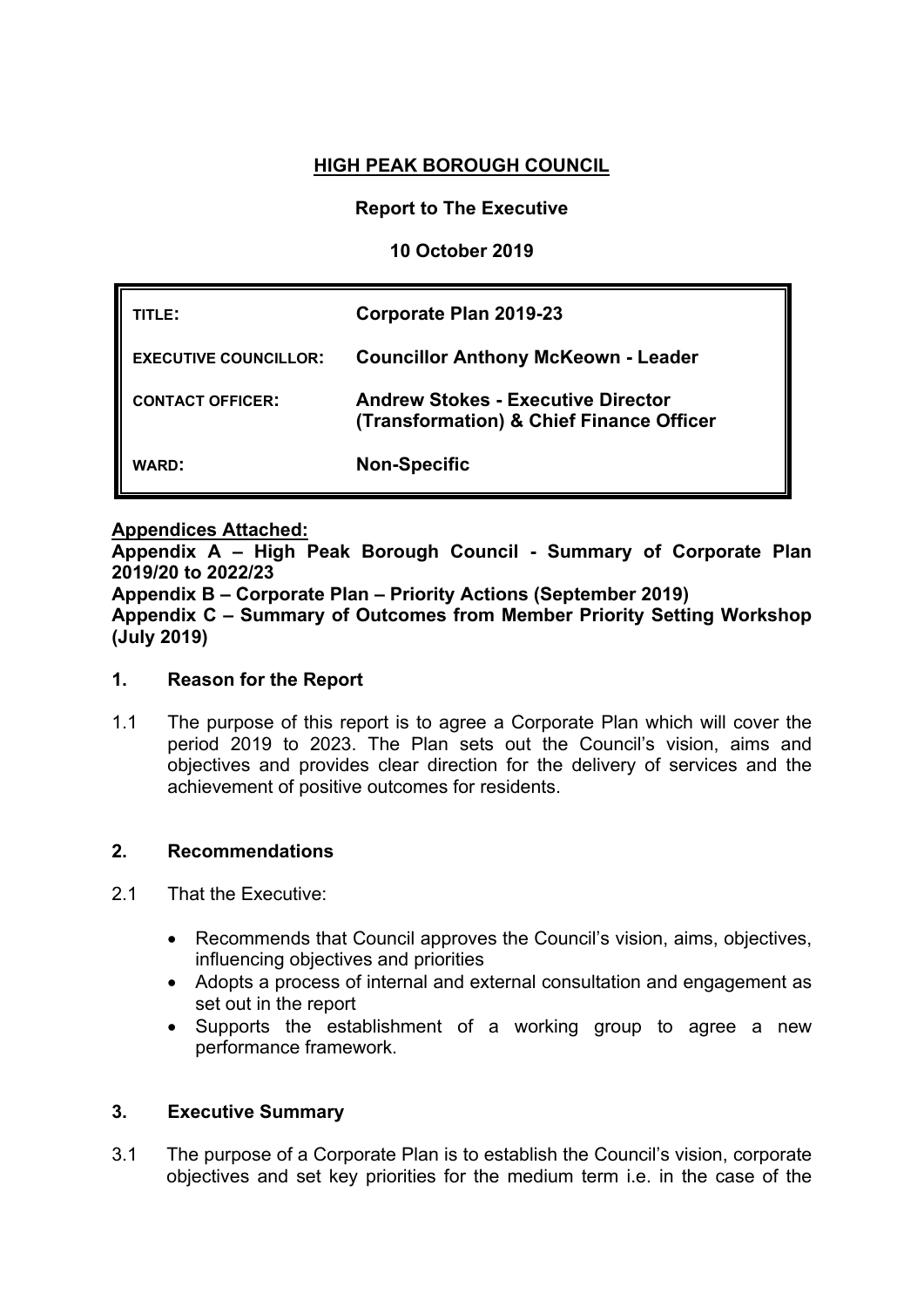Borough Council covering a period of up to four years (the life of a political administration). It in effect establishes the Council's commitments in the delivery of services and community leadership to the residents of the High Peak.

- 3.2 A summary of the proposed Corporate Plan is attached at Appendix A.
- 3.3 The plan sets out the Council's vision, aims and objectives for the next for four years. It also identifies the outcomes which will be given the highest priority and the areas in which the Council will be seeking to influence partners to improve the quality of life for our residents.
- 3.4 The achievement of the Council's objectives will be supported by a number of priority actions to ensure step improvements and maximum impact upon the priority outcomes. The key actions committed in the Corporate Plan are detailed in Appendix B.
- 3.5 The new Corporate Plan importantly will be steered by the new political administration with the mandate provided in the May local elections. However the Corporate Plan is a document that needs to be owned by the whole Council. As a consequence the Council held a members' priority setting day the outcomes from which (detail attached at Appendix C) have been taken into account in the development of the new plan. This report was considered by the Corporate Select Committee on 30 September 2019.
- 3.6 Once the core of the Corporate Plan has been adopted, members will then be in a position to determine a set of local performance indicators and targets. It is intended that this, as in previous years, is undertaken by the Corporate Select Committee through a Working Group. This approach has proved to be successful in the past.

## **4 How this Report Links with Corporate Priorities**

4.1 The Corporate Plan will establish the Council's priorities.

## **5 Options**

- 5.1 There are two options available to members in respect of the approval of the Corporate Plan
	- Approve the draft Corporate Plan and recommended Council adoption subject to comments from the Corporate Select Committee and the Executive (Recommended) – This will ensure that positive outcomes can be delivered to residents in line with priorities which are established around their needs and aspirations.
	- Reject the draft Corporate Plan (Not Recommended)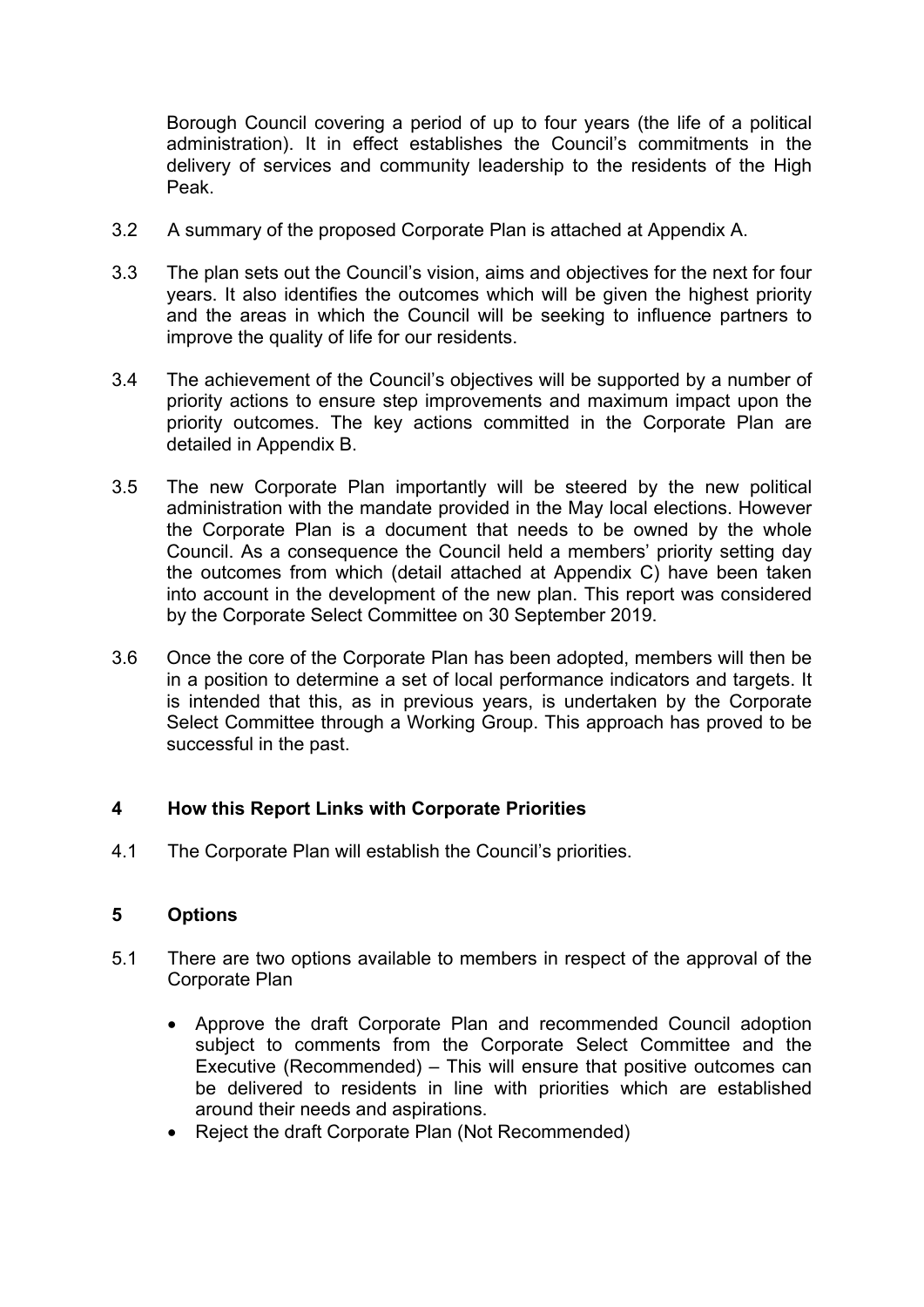## **6. Implications**

## 6.1 Community Safety - (Crime and Disorder Act 1998)

Maintaining low levels of crime and preventing the fear of crime is one of the Council's objectives. Supporting the police in the prevention and detection of crime is one of the influencing priorities.

#### 6.2 Workforce

The Corporate Plan will provide the direction for the workforce by setting service objectives and priorities. These will inform the development of individual service plans which will form the basis of the employee appraisal scheme

#### 6.3 Equality and Diversity/Equality Impact Assessment

This report has been prepared in accordance with the Council's Diversity and Equality Policies.

An initial Equalities Impact Assessment (EIA) has been undertaken on the draft Corporate Plan. The aim of undertaking an EIA at this stage is to determine how the Plan aims to meet the needs of our diverse community, that it will provide an opportunity for the Council to fulfil its Equality Duty and that there are no unintended negative consequences.

The Corporate Plan is 'high level' and strategic in nature and it is the detailed targets and subsequent resource allocation that will determine its effective implementation.

The key finding or recommendation of this EIA is that we use the proposed internal and external consultation on the Corporate Plan to engage target groups (such as minority communities and people with disabilities) building engagement over time with our community with a view to empowering users, supporting the communities own efforts with the aim of achieving improved outcomes.

- 6.4 Financial Considerations The Medium Term Financial Plan will be updated with the contents of the plan to ensure that resources are directed towards priorities
- 6.5 Legal None
- 6.6 Sustainability Protection of the environment is one of the Council's four aims
- 6.7 Internal and External Consultation The plan will be subject to external and internal consultation.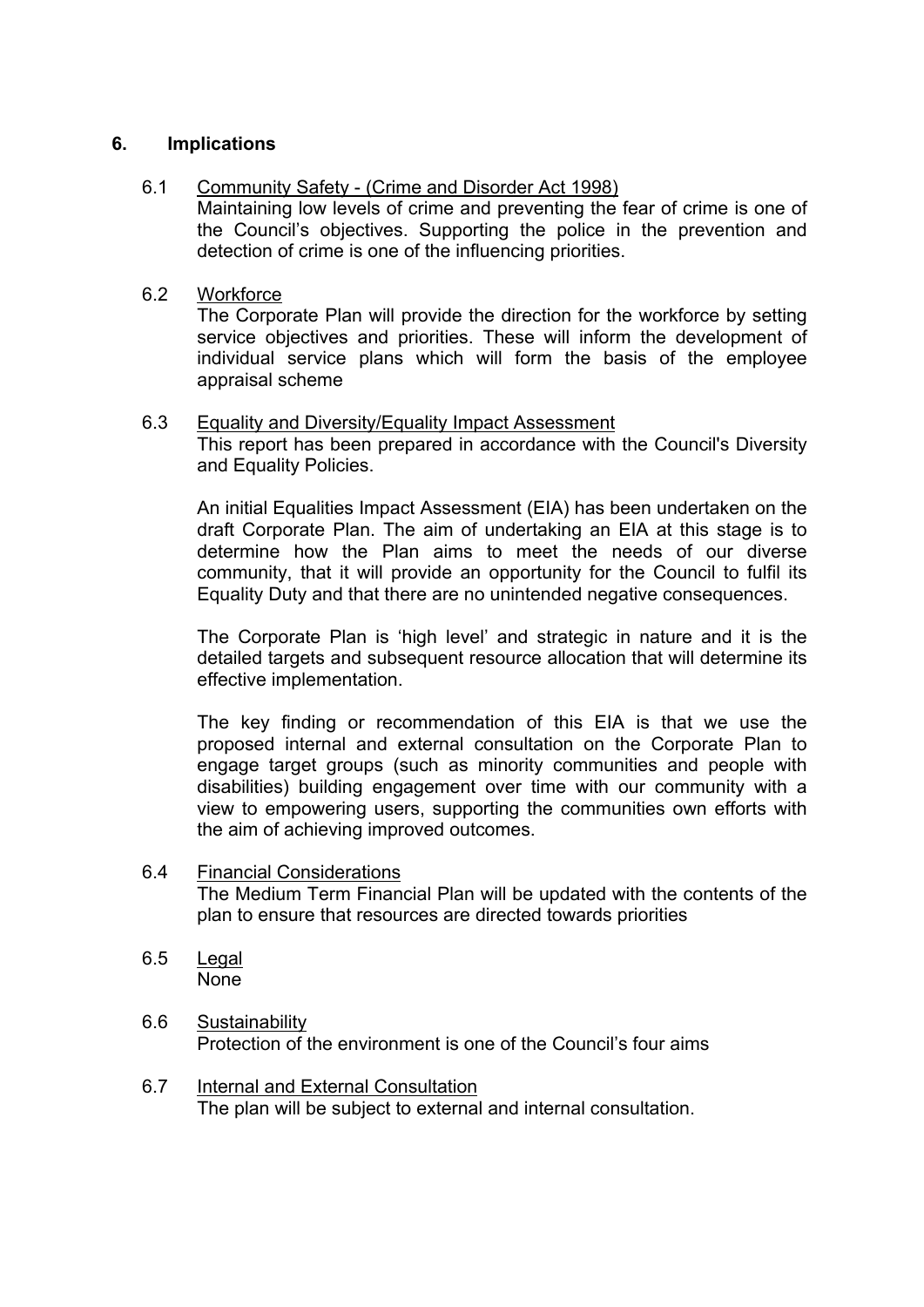#### 6.8 Risk Assessment

Good risk management will be a key ingredient to the effective delivery of the new Corporate Plan.

The Corporate Plan contains details of the significant risks its successful implementation. These risks have been extracted from the Council's Risk Register. The key significant corporate risks are as follows:

- Risk of insufficient funds to deliver plan
- Risk that the Council does not deliver its committed efficiencies and rationalisation plans
- Risk of reducing resources as a consequence of future local government finance settlements
- Demographic changes placing additional pressures on Council service delivery obligations
- Risk that the Council can not retain an adequate workforce
- Impact of partners' poor performance on service delivery and risk that partner assurances are not in place or are inadequate
- The impact of extreme weather events and environmental issues across the High Peak

The Council's Risk Management Policy requires effective management of all risks. Actions are established to mitigate these key corporate risks along with service specific high risks and project risks. Progress against these actions is monitored as part of the Council's Performance Management Framework.

# **ANDREW P STOKES Executive Director (Transformation) & Chief Finance Officer**

**Background Papers Location Contact**

Buxton Town Hall **Andrew Stokes** 

Executive Director (Transformation)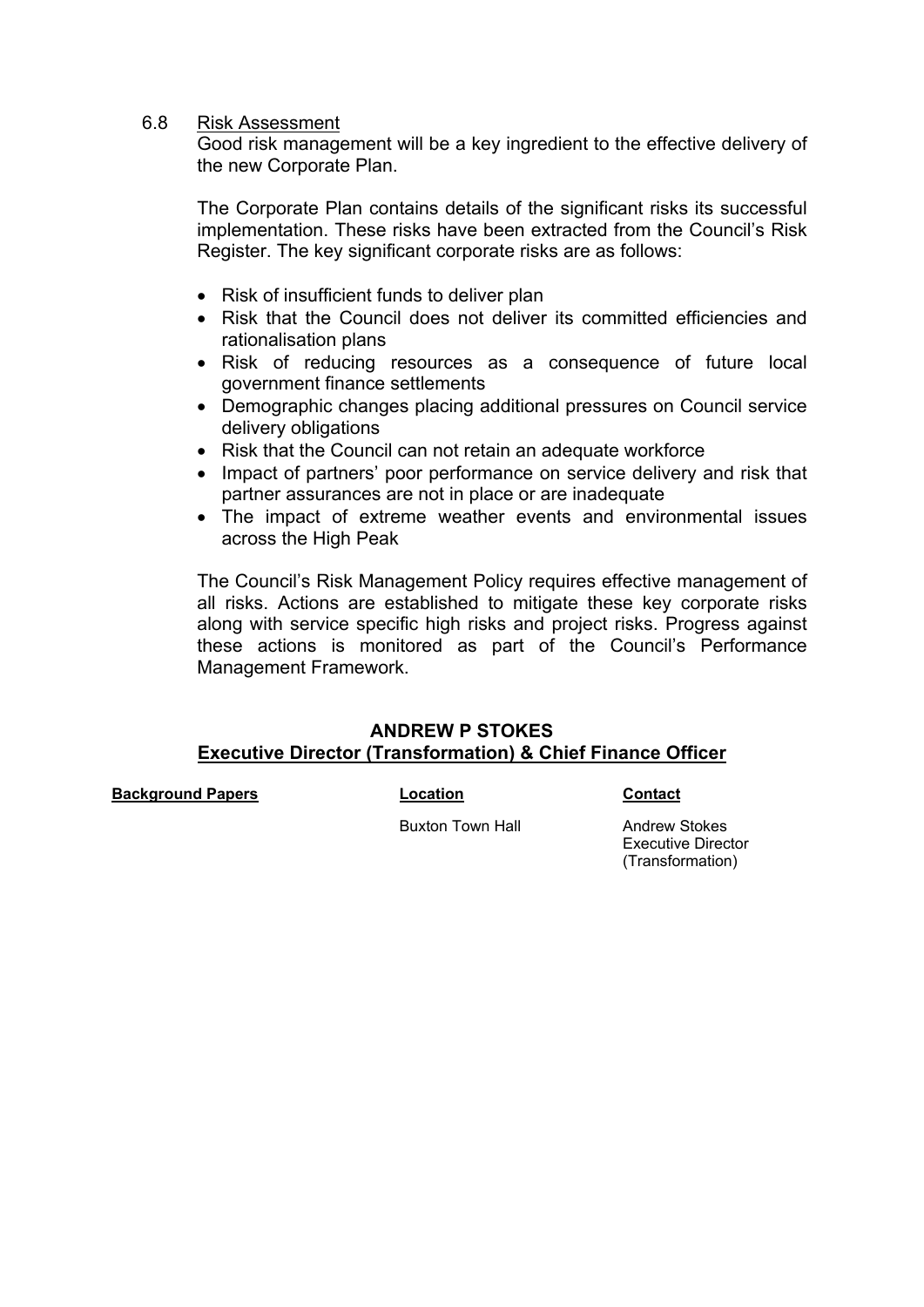# **7 Background and Introduction**

- 7.1 The purpose of a Corporate Plan is to establish the Council's vision, corporate objectives and set key priorities for the medium term i.e. in the case of the Borough Council covering a period of up to four years (the life of a political administration). It in effect establishes the Council's commitments in the delivery of services and community leadership to the residents and other stakeholders of the High Peak.
- 7.2 The existing Corporate Plan was agreed by the Council in October 2015 and was developed in the period that followed the local elections in May 2015. It is appropriate that following the recent election in May 2019 that there is a fundamental review of the Corporate Plan. The purpose of this report therefore is for the Council to:
	- Consider and approve the core of a new Corporate Plan i.e. vision, aims, objectives and priorities;
	- Agree to a process for wider consultation and communication of its contents; and
	- Agree on a method for the development of a new local performance framework to facilitate monitoring of progress with the delivery of the plan.

# **8 Development of the Corporate Plan**

- 8.1 The Corporate Plan needs to be developed in the context of the following framework of understanding:
	- **The views and aspirations of High Peak citizens** as established by the extensive consultation activity undertaken on a regular basis;
	- **A clear understanding of empirical evidence** such as demographic information, quality of life indicators, impact of climate change and any other evidenced factors that identify local issues that need to be tackled;
	- **Recognition of the national and regional policy framework** taking into account central government requirements and the requirements of regional agencies where appropriate; and
	- **Learning from the progress made by the Council and understanding the improvements that need to be made** – as provided by the ongoing internal and external assessments of the Council's performance.
- 8.2 The new Corporate Plan will build on the existing plans and priorities and importantly will be steered by the new political administration with the mandate provided in the May local elections. However the Corporate Plan is a document that needs to be owned by the whole Council. As a consequence the Council held a members' priority setting day. This took place on 16th July.

The issues raised by the members on the day are summarised at Appendix C. These views have been taken into account in the development of the new plan and will also be important in developing the supporting performance framework.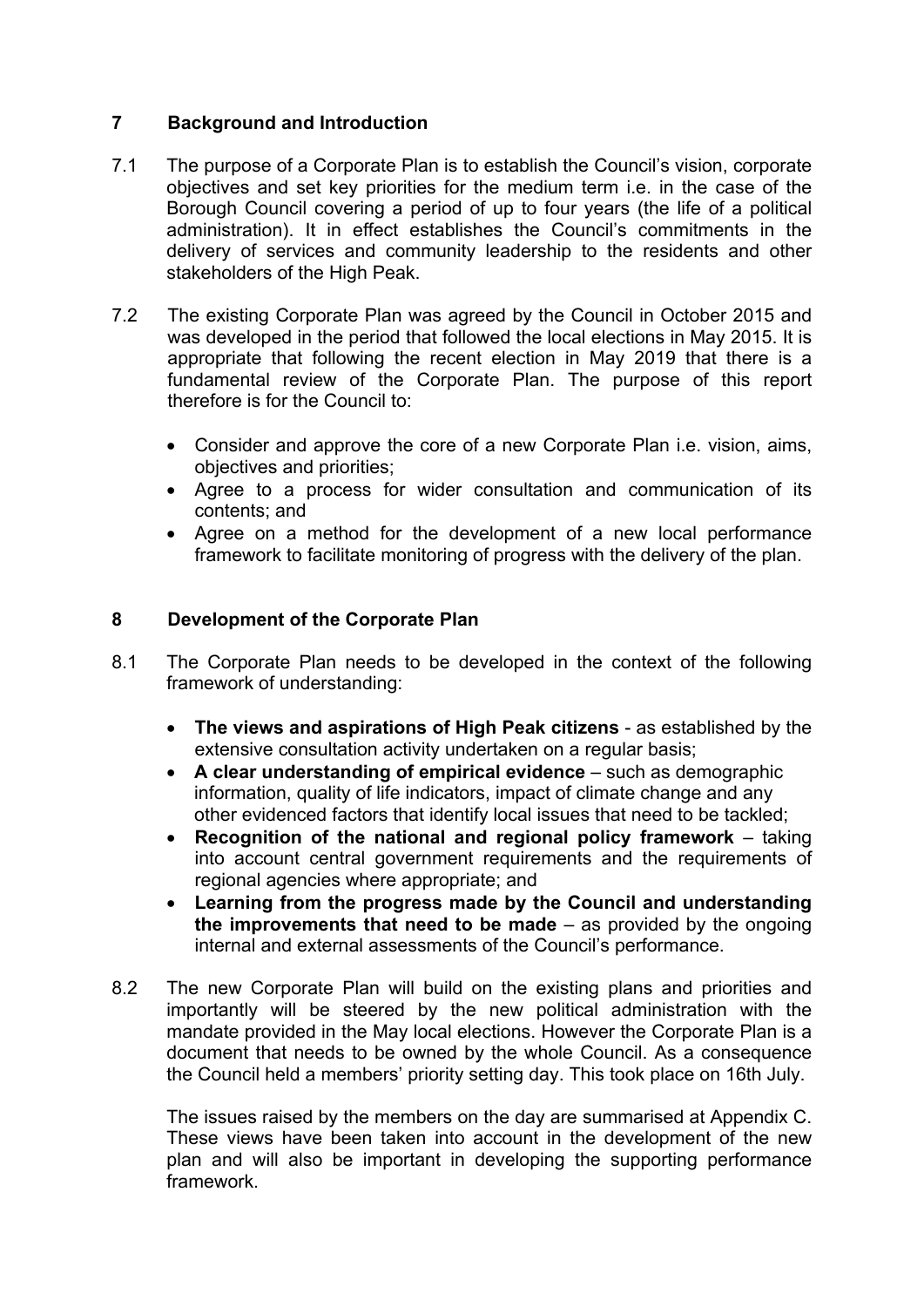# **9 Council's Vision, Aims and Objectives**

- 9.1 The new political administration committed in their manifesto to make a number of changes to the way in which the Council does business. They made a number of key pledges which were as follows:
	- We will work to have the Council use more local firms for projects keeping more money locally and provide more apprenticeships
	- We will work to improve the Council's housing repair service and work to improve conditions for private renters and get more council housing built
	- We will support the declaration of a climate emergency and work to put in place practical policies and actions within the control of HPBC to respond to this.
	- We will work to support your local community from supporting events like community clean ups to getting the council working on your side to make where you live a better place to live by tackling your concerns like dog fouling, litter and fly tipping.
	- We will continue our monthly shoppers' surgery and find additional ways to make sure we are out there listening to you, sharing information on what is happening and responding to your concerns getting the council on your side.
- 9.2 The vision therefore has been amended to reflect the change in emphasis. The proposed vision is:

# *"Working together to protect and invest in the High Peak with the Council on your side"*

- 9.3 This vision is articulated further by four aims:
	- **Supporting our communities to create a healthier, safer, cleaner High Peak**
	- **A responsive, smart, financially resilient and forward thinking council**
	- **Protect and create jobs in the High Peak by supporting economic growth, development & regeneration**
	- **Protect and improve the environment including responding to the climate emergency**
- 9.4 The first aim recognises that the Council has a broader role and has to work with partners to deliver more holistic outcomes. The second aim commits to the continuous improvement of services and reinforces the desire to provide value for money.
- 9.5 The third and fourth aims form the additional ambitions of the Council which continue to be focused around supporting the development of the local economy and protecting the environment.
- 9.6 It is necessary to establish objectives to ensure that the aims are developed into clear actions.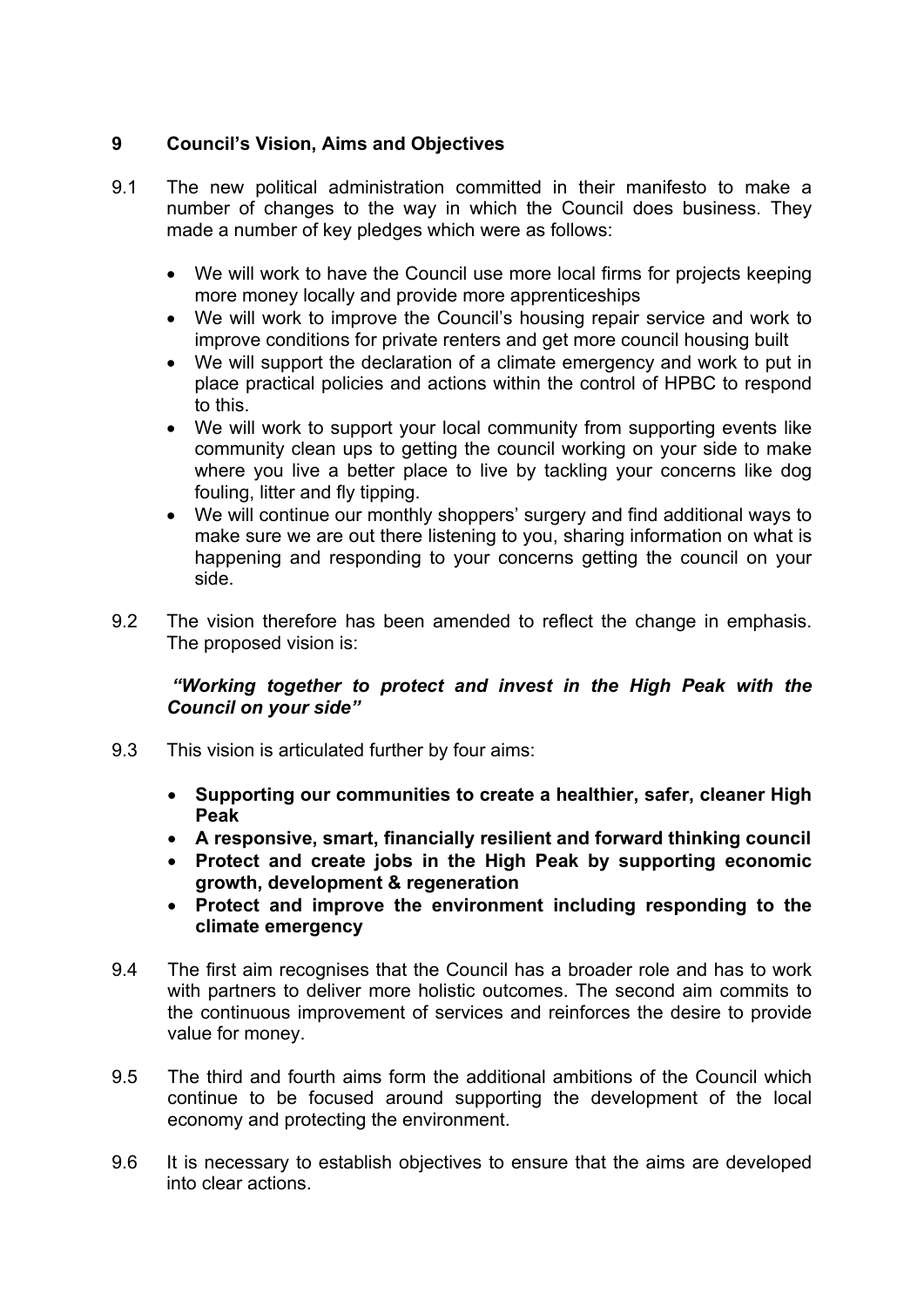9.7 The Corporate Plan proposes 22 objectives split across the 4 aims. The objectives are detailed in the table below:

| Aim                                                                                                                            | <b>Objectives</b>                                                                                                                                                                                                                                                                                                                                                                                                                                                                                                                                                                                                                                                                                                                                                                                 |
|--------------------------------------------------------------------------------------------------------------------------------|---------------------------------------------------------------------------------------------------------------------------------------------------------------------------------------------------------------------------------------------------------------------------------------------------------------------------------------------------------------------------------------------------------------------------------------------------------------------------------------------------------------------------------------------------------------------------------------------------------------------------------------------------------------------------------------------------------------------------------------------------------------------------------------------------|
| <b>Supporting our</b><br>communities to<br>create a<br>healthier, safer,<br>cleaner High<br>Peak                               | Effective relationship with strategic partners<br>$\bullet$<br>Effective provision of high-quality public amenities, clean streets and<br>$\bullet$<br>environmental health<br>Fit for purpose housing that meets the need of tenants and residents<br>$\bullet$<br>Practical support of community safety arrangements<br>$\bullet$<br>Provision of high quality leisure facilities both in formal leisure centres<br>$\bullet$<br>and swimming pools and out in our communities<br>Work with our partners and the community to address health<br>$\bullet$<br>inequality, food and fuel poverty, mental health and loneliness                                                                                                                                                                    |
| A responsive,<br>smart,<br>financially<br>resilient and<br>forward<br>thinking<br><b>Council</b>                               | Ensure our future financial resilience can be financially sustainable<br>$\bullet$<br>whilst offering value for money<br>Ensure our services are readily available to all our residents in the<br>$\bullet$<br>appropriate channels and provided "right first time"<br>Invest in our staff to ensure we have the internal expertise to deliver<br>$\bullet$<br>our plans by supporting our high performing and well motivated<br>workforce<br>More effective use of Council assets to benefit our communities<br>$\bullet$<br>Effective procurement with a focus on local businesses<br>$\bullet$<br>Use innovation, technology and partnership with others to help<br>$\bullet$<br>improve the efficiency of services, improve customer satisfaction and<br>reduce our impact on the environment |
| <b>Protect and</b><br>create jobs in<br>the High Peak<br>by supporting<br>economic<br>growth,<br>development &<br>regeneration | Encourage business start-ups and enterprises<br>$\bullet$<br>Work to create flourishing town centres and thriving high streets that<br>$\bullet$<br>support the local economy<br>Promote tourism to maximise local benefit<br>$\bullet$<br>High quality development and building control with an "open for<br>$\bullet$<br>business approach"<br>Car parking arrangements that meet the needs of residents,<br>$\bullet$<br>businesses and visitors<br>Working to support existing local businesses, both large and small<br>$\bullet$<br>across the High Peak as they respond to future challenges<br>Supporting the development of innovative green jobs and businesses<br>across the High Peak                                                                                                 |
| <b>Protect and</b><br>Improve the<br>environment<br>including<br>responding to<br>the climate<br>emergency                     | <b>Effective recycling and waste management</b><br>$\bullet$<br>Effective provision of quality parks and open spaces<br>$\bullet$<br>Meeting the challenge of climate change and working with residents<br>$\bullet$<br>and business across the High Peak to implement the climate change<br>action plan                                                                                                                                                                                                                                                                                                                                                                                                                                                                                          |

9.8 These high level objectives will also provide the framework for the development and delivery or service and appropriate actions plans.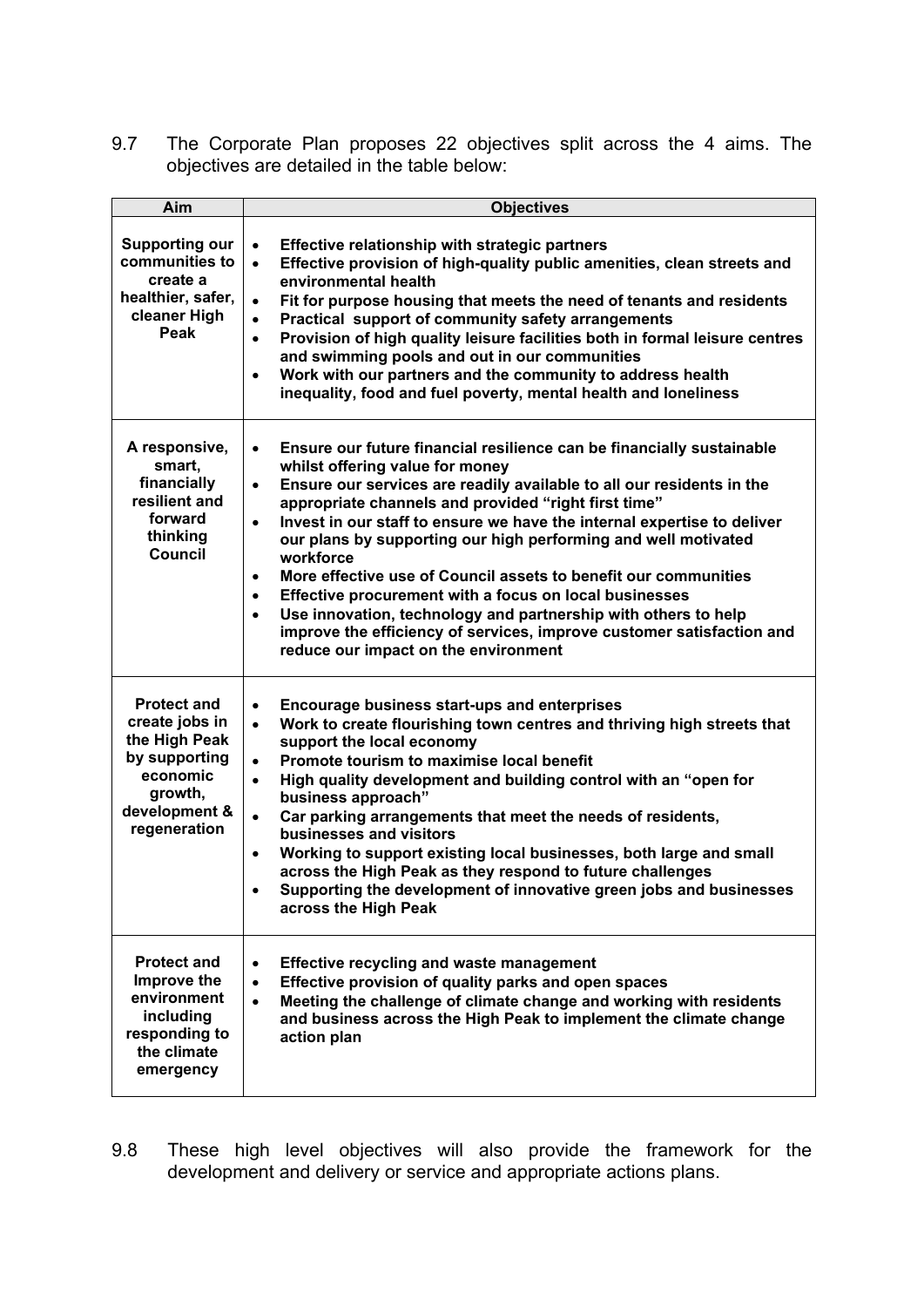- 9.9 Underpinning the delivery of these objectives are the new political administrations' co-operative values, which will be developed to define how we do things, both as an organisation. These are based around:
	- **Openness and honesty**
	- **Ownership**
	- **Fairness and respect**
	- **Involvement**
- 9.10 Expanding further on these values:

### **Openness and Honesty**

- $\circ$  We will be open and honest in the way we work and make decisions and communicate in a clear, timely and straightforward way. We will ensure that part 2 declarations are used only where necessary to enable discussion in public to take place whenever possible.
- o We will be clear where there are restrictions, requirements or limits on how and why we make decisions, i.e. for development control and licensing and their quasi-judicial function.

### **Ownership**

- o We will be accountable for our own actions and empower others with the skills to help themselves
- o We would like everyone to the best of their abilities, to take action and responsibility for themselves and their community

#### **Fairness and Respect**

- $\circ$  We will respond to people's needs in a fair and consistent way
- o We will and would like everyone to respect and care for themselves and others, valuing the different ideas and skills that people bring and treating each other as equals

#### **Involvement**

- $\circ$  We will work together with our communities, involving people in the decisions that affect their lives. Been prepared to listen and take on new ideas within the restrictions in place for some decisions
- o We would like everyone to work with and support others, get involved and share their views to help us develop the way we do things

## **10 Influencing Role**

- 10.1 The delivery of public services in the High Peak is undertaken by a variety of partners including the Council, Derbyshire County Council, Derbyshire Police, parish and town councils, health service providers and others.
- 10.2 The Council is committed to playing the lead role in championing our local area. This is the community leadership role. Fulfilling this role effectively will mean influencing partners in several key areas to ensure that services are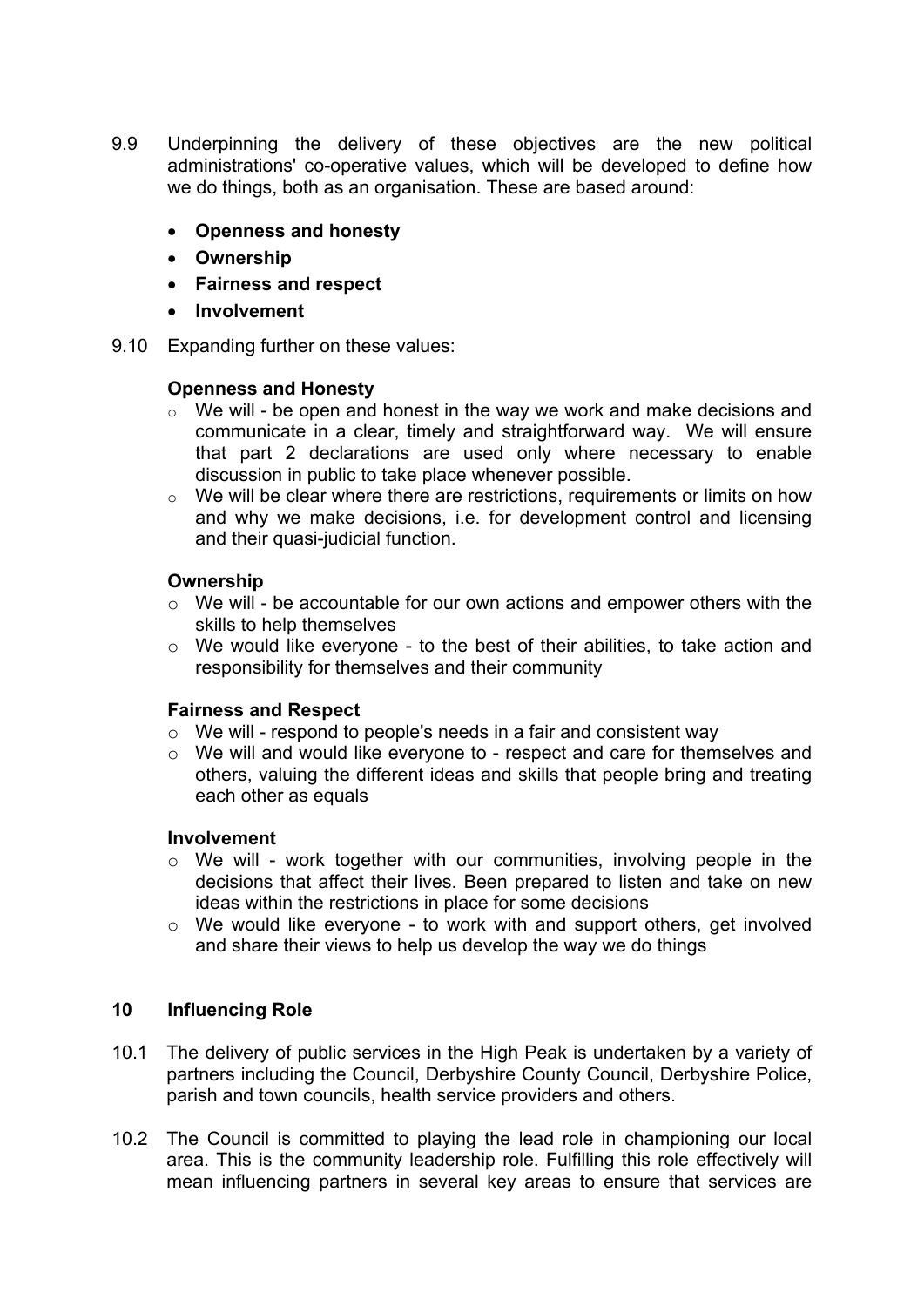shaped and delivered around the needs and aspirations of citizens. The Council's influencing role will be focused in the following priority areas:

- **Work with Derbyshire County Council and other partners to enable high speed internet across the borough**
- **Support the development of more cycle routes whilst working with Derbyshire County Council and residents to ensure harmony amongst road users**
- **Working with regional partners such as Derbyshire County Council, Greater Manchester Combined Authority and the Sheffield City Region to improve public transport links across the borough and extend the GM rail ticketing boundary**
- **Encouraging local organisations and businesses to reduce their carbon footprint**
- **Ensure the best use of public assets across the borough by working via the One Public Estate project**
- 10.3 The Council will also continue to seek to influence our partners in the following long term projects:
	- **Work with the private sector on regeneration schemes including The Crescent and Torr Vale Mill**
	- **Pressing for more regular and faster rail links and public transport links and essential road infrastructure (i.e. A628 / A6 bypasses, Whaley Bridge 2nd Bridge, Gamesley Station)**
	- **Supporting the completion of the off road route for the Trans Pennine Trail and access to the Monsal and Tissington Trails**
	- **Maintaining the provision of accessible health of social care and working with partners to ensure health and well being**
	- **Support the police in dealing with anti social behaviour**
	- **Work with partners to bring additional funding into the borough**

## **11 Priority Outcomes and Actions**

11.1 In implemented the Corporate Plan the Council intends to give the highest priority to the following outcomes: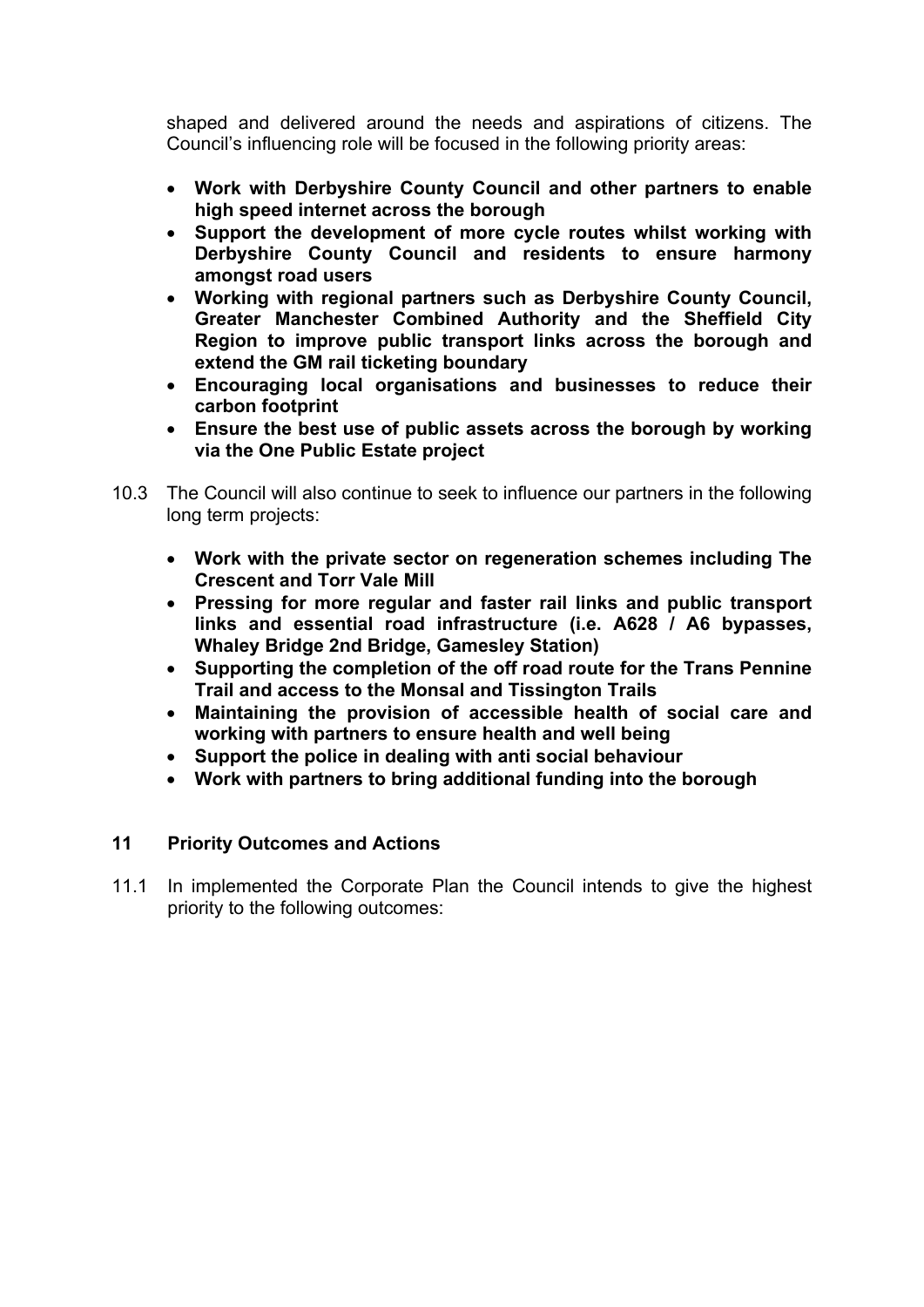| Aim                                                                                                         | <b>Priority Outcomes</b>                                                                                                                                                           |
|-------------------------------------------------------------------------------------------------------------|------------------------------------------------------------------------------------------------------------------------------------------------------------------------------------|
| <b>Supporting our communities</b><br>to create a healthier, safer,<br>cleaner High Peak                     | <b>Improved housing repairs service</b><br>٠<br>Improved private sector housing conditions<br>Increased supply of affordable housing<br>Increased level of community support       |
| A responsive, smart,<br>financially resilient and<br>forward thinking Council                               | Increased use of local firms through procurement<br>Provision of more apprenticeships<br>Increased levels of customer satisfaction<br>Better engagement with our local communities |
| Protect and create jobs in<br>the High Peak by supporting<br>economic growth,<br>development & regeneration | Increased economic growth<br><b>Higher paid employment</b><br><b>New tourism opportunities</b><br>Thriving and flourishing town centres and high<br><b>streets</b>                 |
| Protect and improve the<br>environment including<br>responding to the climate<br>emergency                  | <b>Reduction in carbon emissions</b><br>Reduced levels of environmental crime<br>Appropriate response to the climate emergency<br>declaration through a deliverable plan           |

- 11.2 These key priority outcomes will be the highest priority in the development of performance targets and key actions. A significant proportion of the Council's resources will be directed towards them.
- 11.3 The achievement of the Council's objectives will be supported by a number of priority actions to ensure step improvements and maximum impact upon the priority outcomes. These will be implemented over the life of the Corporate Plan and progress will be closely monitored and reported as part of the Council's performance management framework.
- 11.4 A summary of the Corporate Plan is attached at Appendix A. The key actions committed in the Corporate Plan are detailed in Appendix B.

## **12 Measurement of Performance**

- 12.1 As with previous versions, the new Corporate Plan will need to identify key performance indicators. These will in effect form the measurement of the progress the Council is making against each objective and form the basis of performance reporting to the Executive, the Corporate Select Committee, and the Alliance Management Team (AMT).
- 12.2 Targets will need to be established in the Corporate Plan for these indicators for the medium term. These targets will need to be set at level where it can be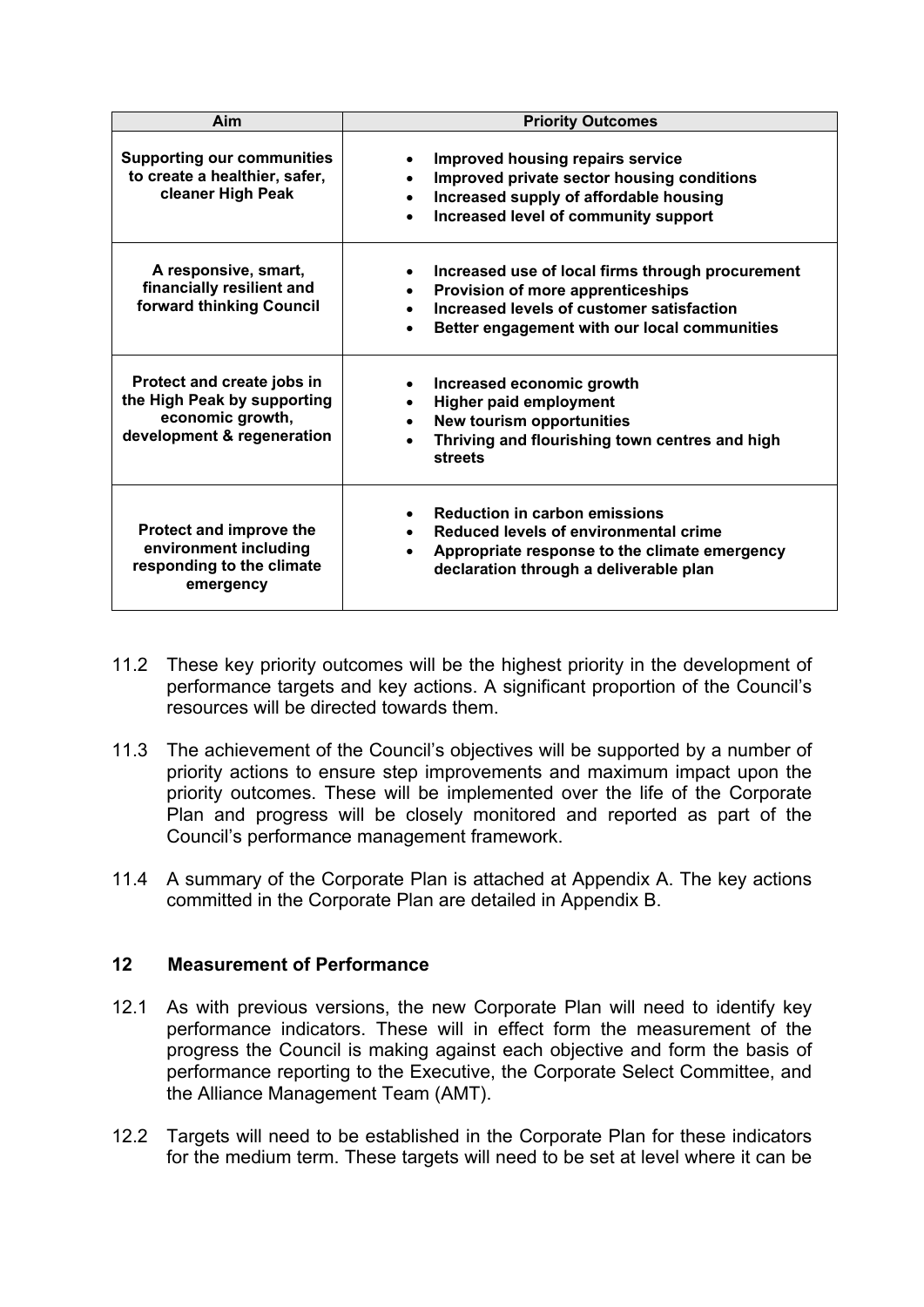demonstrated that Council is making a contribution towards its priority outcomes.

12.3 Once the Council has approved the core of its new Corporate Plan i.e. Vision, Aims, Objectives and Priorities, members will then be in a position to determine a set of local performance indicators and targets.

This exercise has been successfully completed in the past by the Corporate Select Committee through a working group. It is intended that this is the approach that is used for the development of the framework that will support the implementation of the new corporate plan.

12.4 The exercise of developing key performance indicators is a unique opportunity to ensure that performance is properly focussed around local priorities. It will be essential to ensure that the performance measures contribute towards measuring achievements against the Council's priority outcomes.

## **13 Process for Approval and Adoption of the Corporate Plan**

- 13.1 In order to ensure its successful implementation, the vision, aims, objectives and priorities of the Corporate Plan require buy in from all members and officers.
- 13.2 In order to allow councillors proper consideration, the following process has been adopted:
	- Members' priority setting day (16th July 2019)
	- Consideration by Corporate Select Committee (30th September 2019)
	- Consideration by the Executive (10th October 2019)
	- Consideration by full Council (15th October 2019)
- 13.3 In order to ensure full implementation of the plan a number of further actions are also required. These are as follows:
	- Update of the Forward Plan and Select Committee work programmes to reflect the new key projects contained within the Plan (October 2019)
	- Development of project plans for new key projects (October 2019)
	- External publicity of the contents of the plan to ensure accountability for delivery (October 2019)
	- Update of the Council's Performance Management framework to ensure that there is effective monitoring of progress (November 2019)
	- Development of performance scorecards / dashboards for monitoring achievement against the established priority outcomes (November 2019)
	- Update of the Council's Medium Term Financial Plan to ensure resources are directed into achieving the objectives and priority outcomes (December 2019)